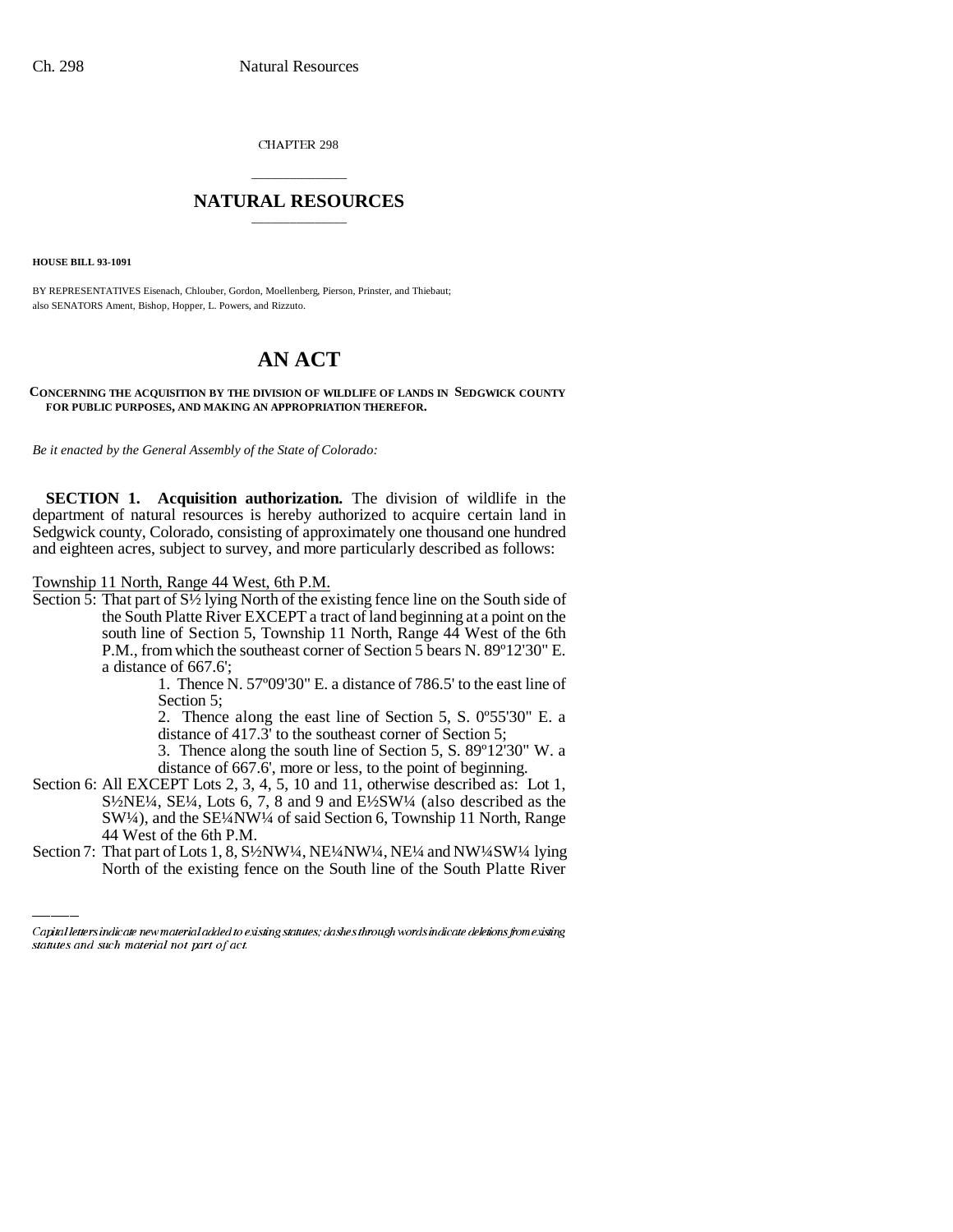EXCEPT a tract deeded to The Department of Highways, State of Colorado, more particularly described in Special Warranty Deed recorded October 25, 1967, Book 126, Page 399, Reception No. 155293.

Section 8: That part of NW¼ lying North of the existing fence on the South line of the South Platte River EXCEPT a tract of land more particularly described in Special Warranty Deed from Reichelt Land and Cattle Company to The Department of Highways, State of Colorado, dated September 20, 1967, recorded October 25, 1967, Book 126, Page 399, Reception No. 155293, AND EXCEPT a tract of land situate in the NW¼ of Section 8, Township 11 North, Range 44 West of the 6th P.M., more particularly described in Warranty Deed from Reichelt Land & Cattle Co., a corporation, to Highline Electric Association, dated August 7, 1969, recorded August 11, 1969, Book 129, Page 102-A, Reception No. 156865.

Township 11 North, Range 45 West, 6th P.M.<br>Section 12: That part of Lots 1, 2, 5, 6, 7

That part of Lots  $1, 2, 5, 6, 7, 8$ , NW<sup>1</sup>/4NE<sup>1</sup>/4 and SE<sup>1</sup>/4SE<sup>1</sup>/4 lying North of the existing fence on the South line of the South Platte River.

Township 12 North, Range 44 West, 6th P.M.<br>Section 31: That portion of the SE<sup>1</sup>/4SE<sup>1</sup>

That portion of the SE¼SE¼ line South of the Union Pacific Rail Road Right-of-Way.

SAVING, EXCEPTING AND RESERVING unto the Grantors and the Grantors' assignees the area in and around Grantors' water diversion structure and irrigation intake structure said area is located in the SW1/4 of Section 12, Township 11 North, Range 45 West of the 6th P.M. including the right to repair, replace and maintain any existing irrigation supply piping which crosses the conveyed lands together with the right of ingress and egress.

FURTHER SAVING, EXCEPTING AND RESERVING unto the Grantors and the Grantors' assignees use of two (2) water gaps more particularly described as follows:

No. 1, an area 50 feet wide and approximately 200 feet extending from the South boundary of the property to be acquired by Grantee to the South Platte River located on the section line between Section 7, Township 11 North, Range 44 West of the 6th P.M. and Section 12, Township 11 North, Range 45 West of the 6th P.M.

No. 2, an area 50 feet wide and approximately 600 feet extending from the South boundary of the property to be acquired by Grantee to the South Platte River located along the east section line of Section 5, Township 11 North, Range 44 West of the 6th P.M. and north of the parking area to be conveyed by Grantors.

Both water gaps shall be fenced and maintained by Grantors when used by Grantors.

Also conveyed to the Grantee, its successors and assigns, and members of the public using the property for hunting or outdoor recreation shall have the right of reasonable pedestrian access over, upon and across the Grantor's retained land from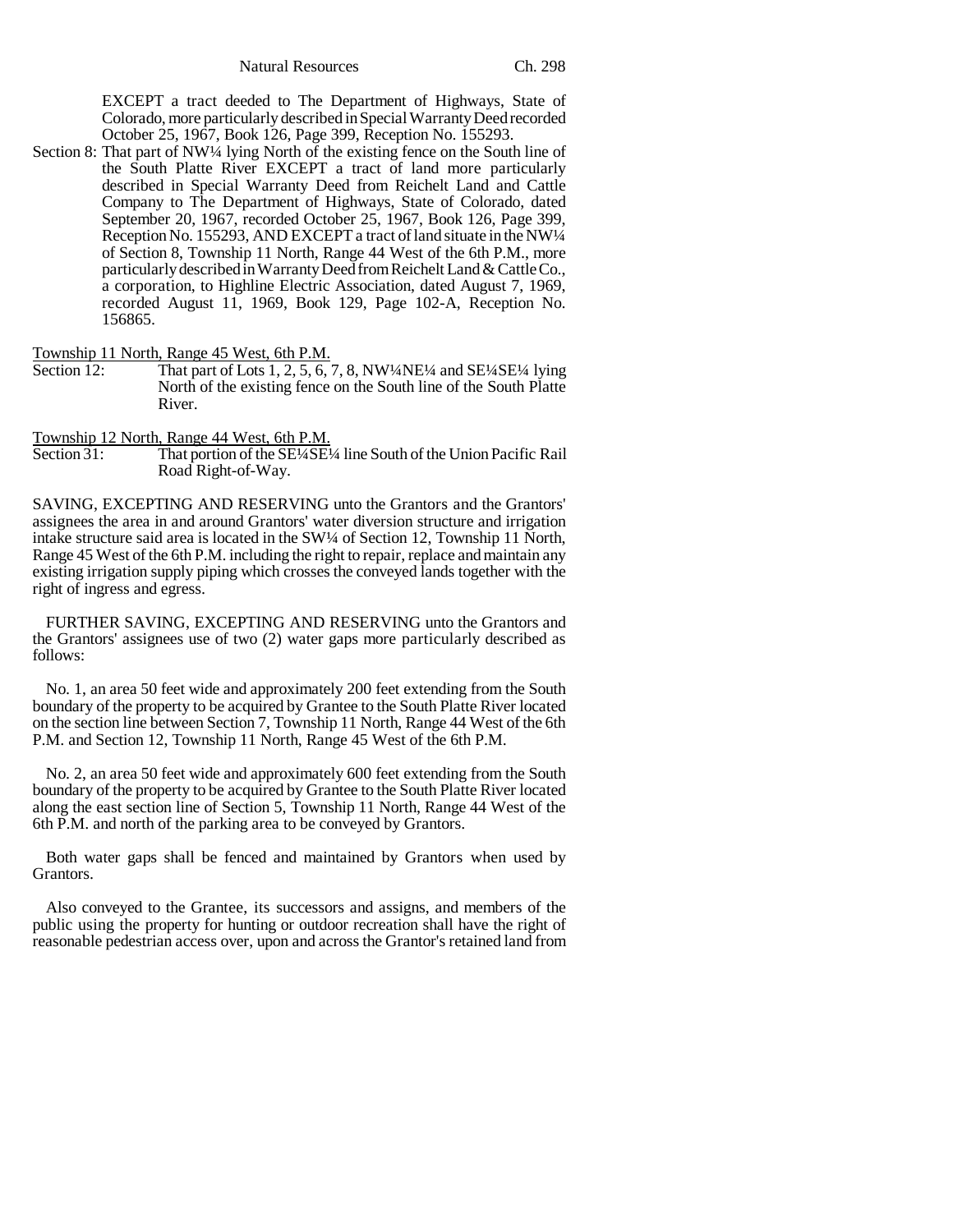## Ch. 298 Natural Resources

portion to portion of the property at such times and as such portions may be isolated by changes in the river channel or sloughs. Also access shall be granted around the Grantor's reserved river diversion structure and irrigation pumping station. All pedestrian access trails shall be at all times as near the common boundary line of the parties as possible and not more than 15 feet from the top of the bank of the river or slough or from the north property line on the Grantor's retained land.

Also conveyed to the Grantee in, on, and under the above described premises are all minerals, including all oil, gas and other mineral rights over, under, or on the subject property owned by the parties of the first part, of whatever kind or character, including, but not necessarily limited to, and all ores and metals, all coal, oil shale, asphaltum and other hydrocarbons, geothermal resources, sand, gravel, clay, rock and other substances.

Grantors further convey to Grantee two (2) access roads to the above-described premises and parking areas as follows:

Access and Parking Area No. 1:

From the Southwest corner of Section 12, Township 11 North, Range 45 West of the 6th P.M. East along the North right-of-way of County Rd. 28, 1,900 feet to the point of beginning; thence North 1,050.0 feet to the parking area. The parking area shall be 150 feet x 200 feet; the access road shall be 35 feet wide.

Access and Parking Area No. 2:

From a point on the North right-of-way of County Rd. 28, 300 feet west of the east section line of Section 5, Township 11 North, Range 44 West of the 6th P.M., thence North 275 feet to the parking area. Parking area shall be 150 feet x 200 feet, the access road shall be 35 feet wide.

RESERVING to the Grantors and the Grantors' assignees the right to cross said access roads by cattle and equipment, at two (2) designated areas where gates shall be installed.

Also conveyed to Grantee for Grantee's use only and not for public use a perpetual right of use of a 15 foot wide existing trail south of and adjacent to the conveyed area in Section 7, Township 11 North, Range 44 West of the 6th P.M. and Section 12, Township 11 North, Range 45 West of the 6th P.M.

**SECTION 2. Appropriation.** In addition to any other appropriation, there is hereby appropriated, out of any moneys in the wildlife cash fund not otherwise appropriated, to the department of natural resources for allocation to the division of wildlife, the sum of three hundred fifty-eight thousand dollars (\$358,000), or so much thereof as may be necessary, for the acquisition authorized by section 1 of this act. The moneys appropriated shall become available upon passage of this act and shall remain available until January 1, 1996. The appropriation from the wildlife cash fund shall be reduced by the amount of any moneys received from federal sources and not appropriated in this act.